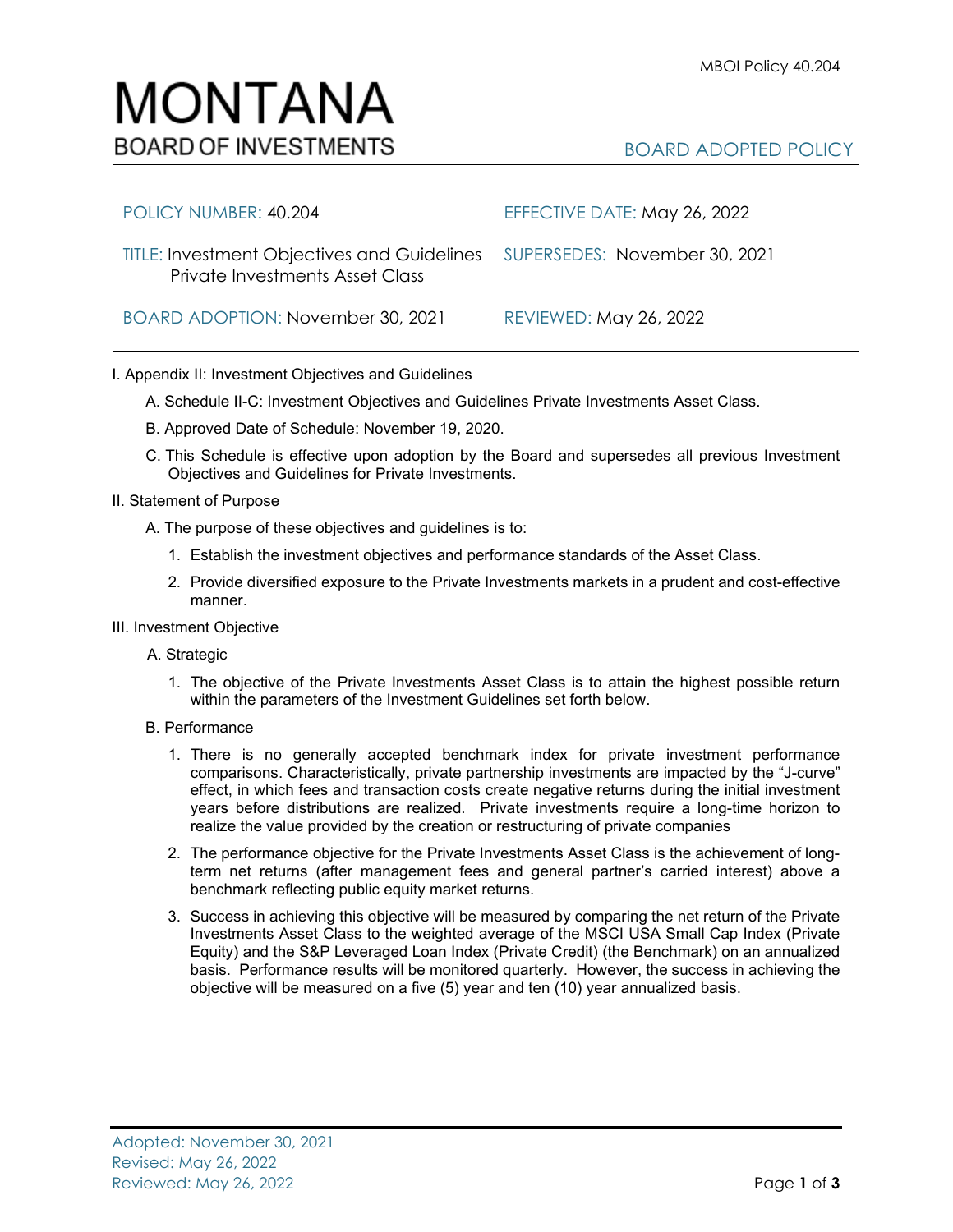#### C. Investment Guidelines

- 1. Staff will have full discretion to manage the Private Investments Asset Class consistent with the investment guidelines stated below. Compliance with the following guidelines for permitted investments and other restrictions is the sole responsibility of the Staff. Any exceptions or compliance violations are to be reported to the Board at the next scheduled quarterly Board meeting.
- 2. Most of the Private Investments Asset Class investments will be managed by external investment managers via a partnership structure in which the Board will have a limited partnership interest.

#### D. Permitted Investments

- 1. The Private Investments Asset Class may invest only in the following:
	- a) Private Investment partnership interests. These private partnerships may be direct limited partnerships, limited liability companies, or vehicles that primarily invest in partnerships, including Fund-of-Funds and Secondary Funds.
	- b) Investments held in separate accounts or commingled funds managed by external investment managers and governed by their respective investment management contracts and investment guidelines.
	- c) The Private Investments Asset Class may co-invest with private investment managers in transactions that are suitable for inclusion into a private investment partnership.
	- d) Individual public or private securities received as distributions fromfunds.
	- e) Exchange-Traded Funds (ETFs) based on a public equity index that is approved by the CIO and purchased and monitored by Staff.
	- f) Cash either an investment in the STIP, a vehicle available through the Custodian, or an SEC registered money market fund that is considered a "US Treasury" or "US Government" money market fund per the SEC regulations.
- E. Other Restrictions
	- 1. The Montana Public Retirement Plan assets as a percentage of Net Asset Value invested in a single Direct Limited Partnership shall be no greater than two percent (2%).
	- 2. No more than forty percent (40%) of the aggregate of the Private Investments Asset Class net asset value should be considered "Non-U.S." exposure based on the primary objective of the Fund, Partnership, Separate Account, or Index.
	- 3. No more than ten percent (10%) of the aggregate of the Private Investments Asset Class net asset value shall be invested in direct co-investments.
	- 4. Individual public securities received as distributions will be liquidated over a reasonable timeperiod dependent on market conditions.
- F. The following table provides a guideline range with respect to Private Investments strategy diversification. These ranges reference the Private Investments Asset Class net asset value.

| <b>Policy Range</b> |
|---------------------|
| 50% - 100%          |
| $0\%$ - 25%         |
| $0\% - 50\%$        |
|                     |

1. For the purpose of the ranges provided above, funds will be classified in the category that is